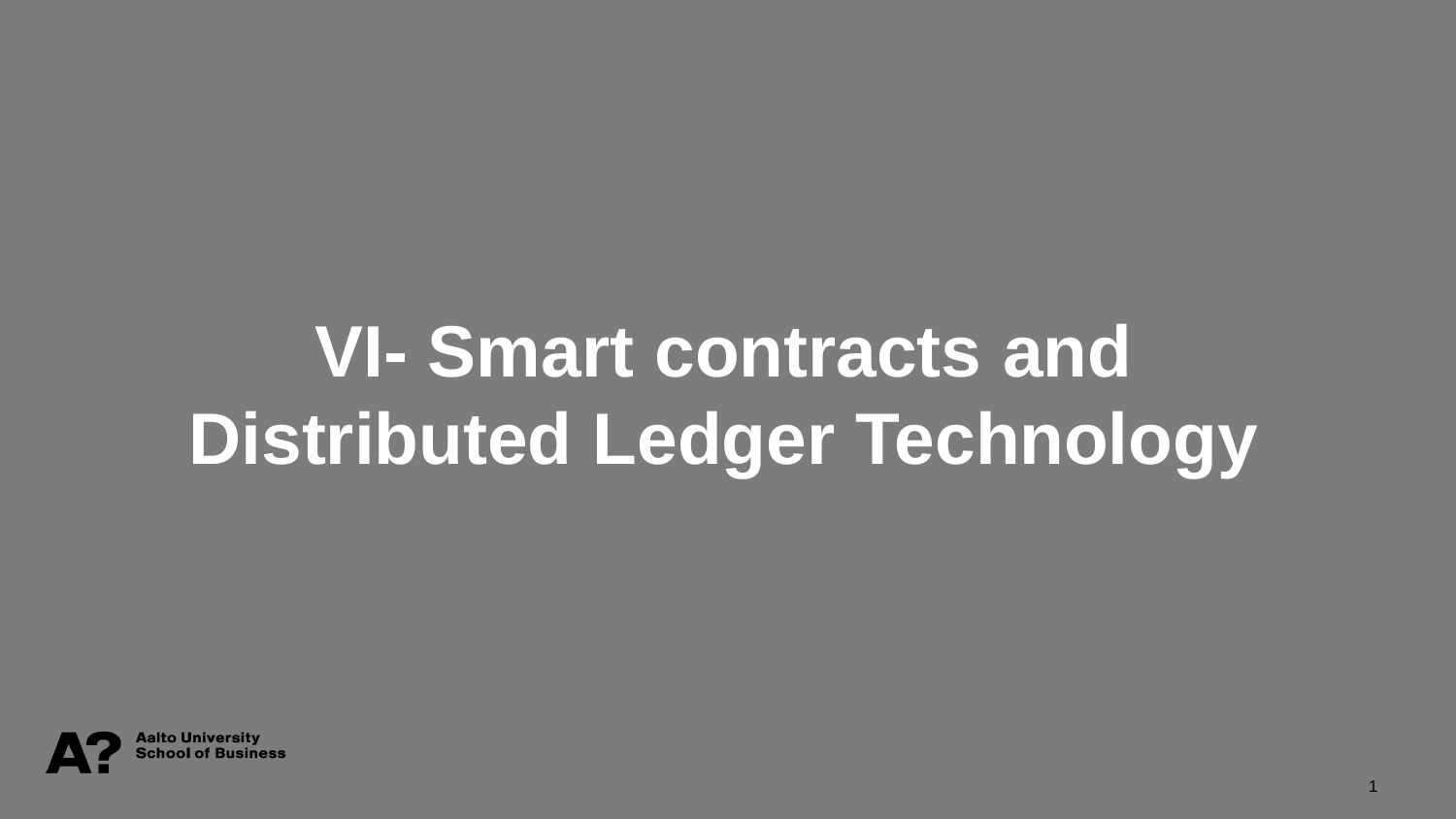#### **How smart contract works**



**Smart contracts would need input on real world events from verifiers**

Ehtereum was developed to handle more complicated smart contracts



Source: Tang Y., Xiong. J., Becerril-Arreola R., Iyer L., (2019) Ethics of Blockchain: A framework of technology, applications, impacts, and research directions. Information Technology & People, 2 Volume 33 Issue 2, Pages 602-632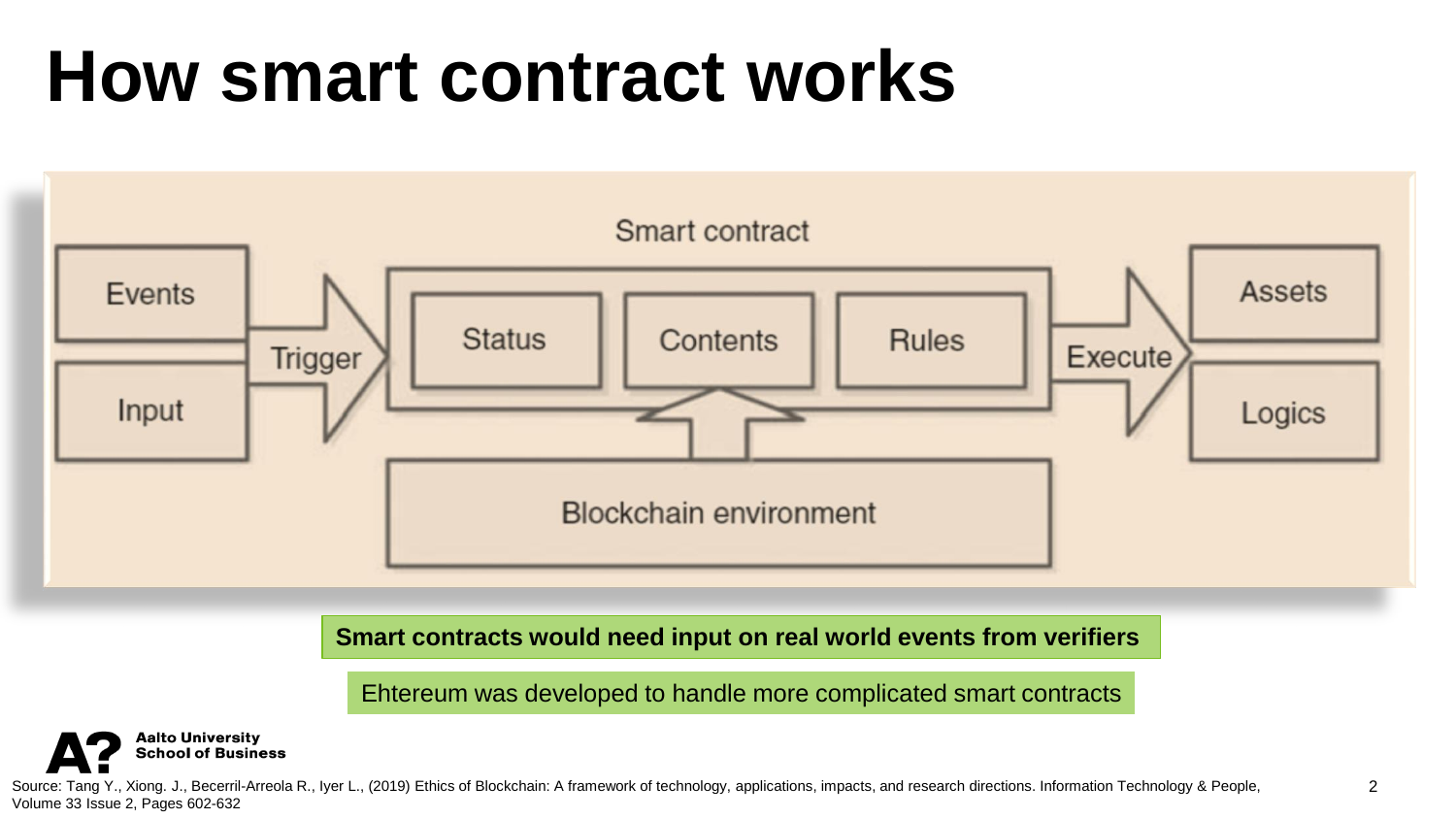# **Private Distributed Ledger Technology (pDLTs): an introduction**

pDLT is a **decentralized database**  managed by multiple participants, across multiple nodes. Example: CORDA from R3

Unlike public blockchains, the transactions are considered private amongst the involved parties and are only cryptographically linked to the previous transactions that the current transaction depends upon. Consequently, transaction histories are only available to parties that participated in the transaction.

Private DLTs do not confirm transactions in batches, they confirm transactions in real-time.

Uses version of smart contracts under which the concerned parties mutually agree — eliminating the need for third parties.

In fact, pDLTs could also link digital version of existing legal contracts with digital signatures. In this manner, pDLTs promote themselves to be friendly towards existing regulations and laws.

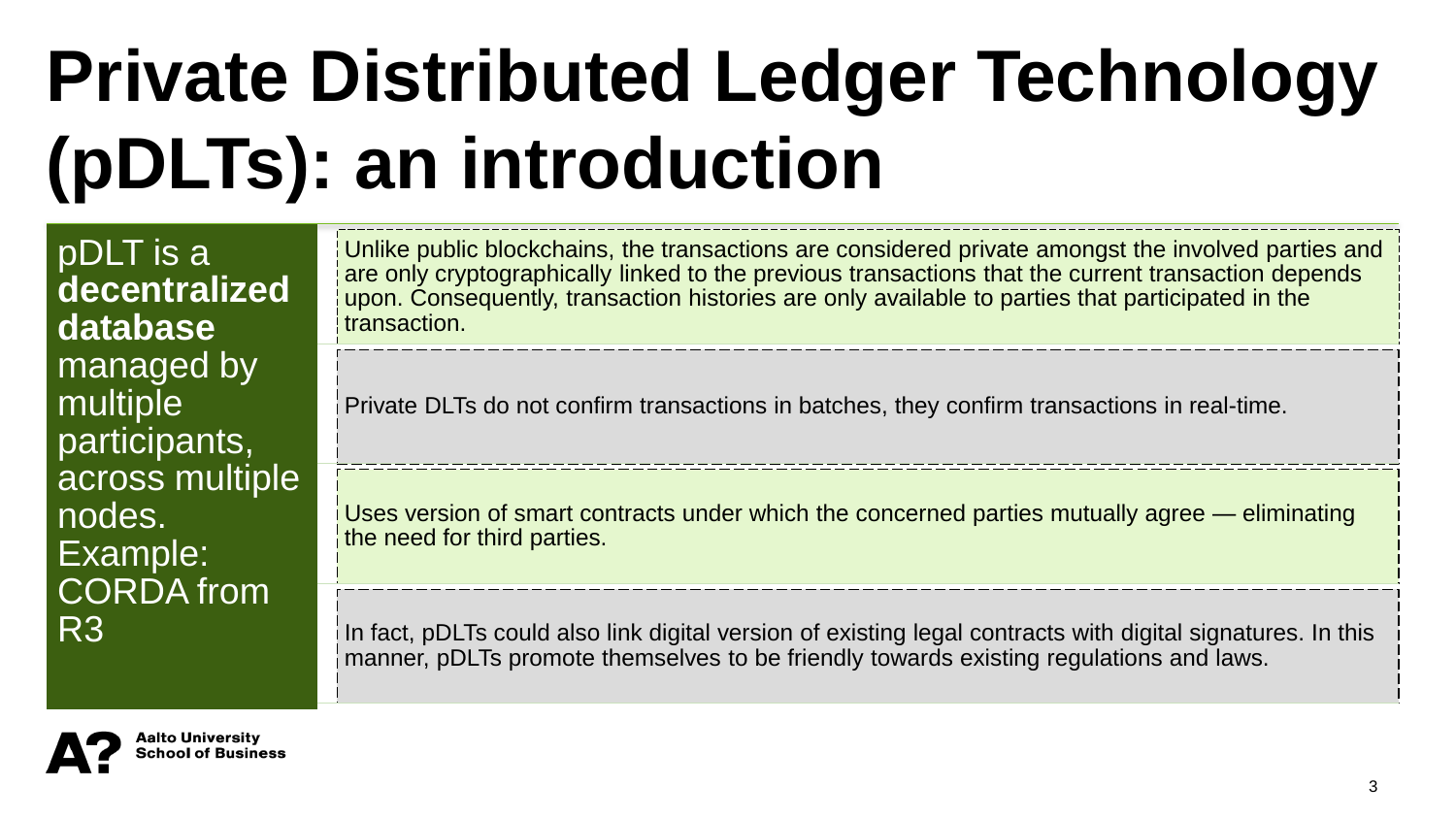### **Example of a smart contract: housing sales**

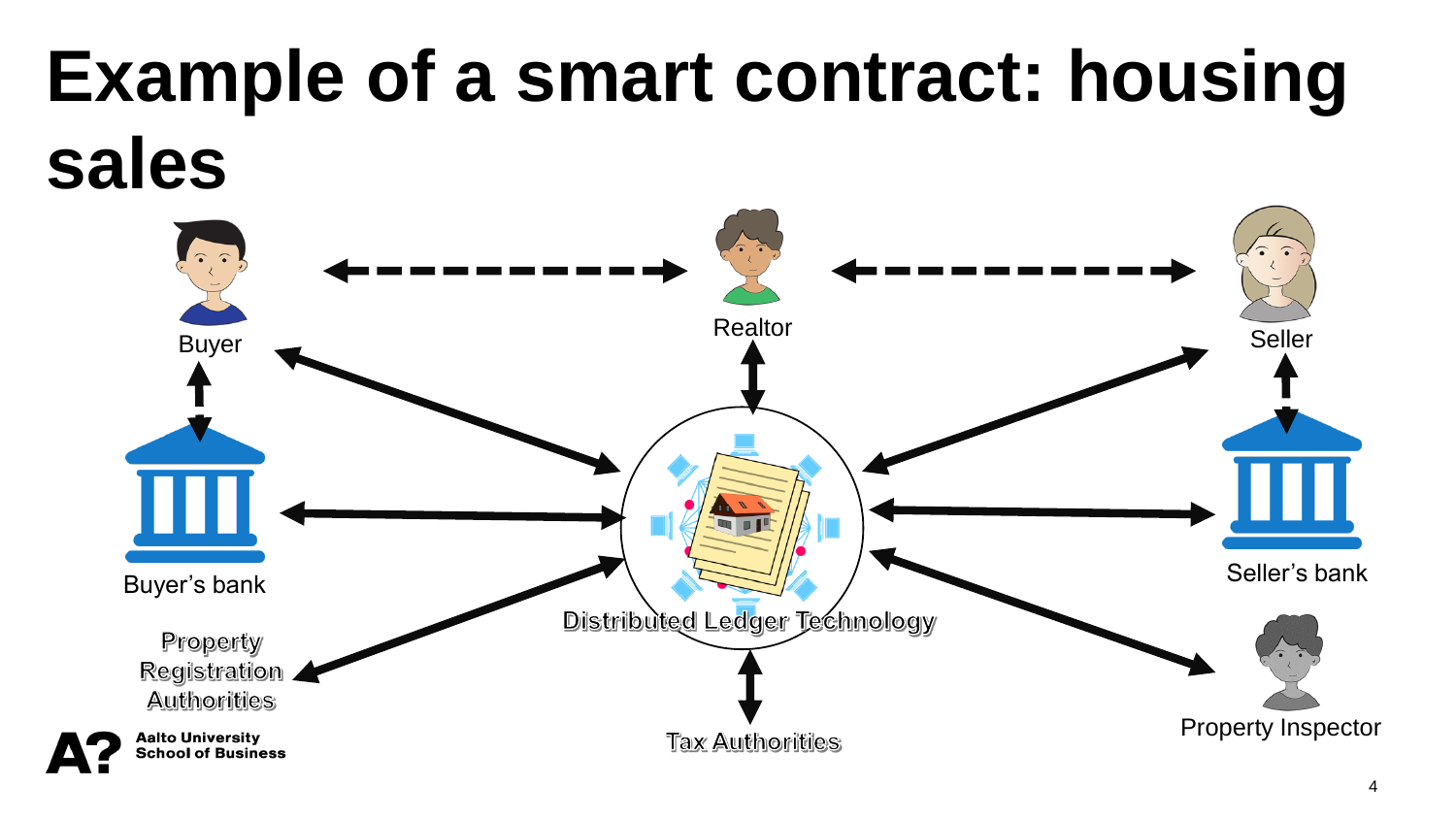## **Example of a smart contract: trade finance**